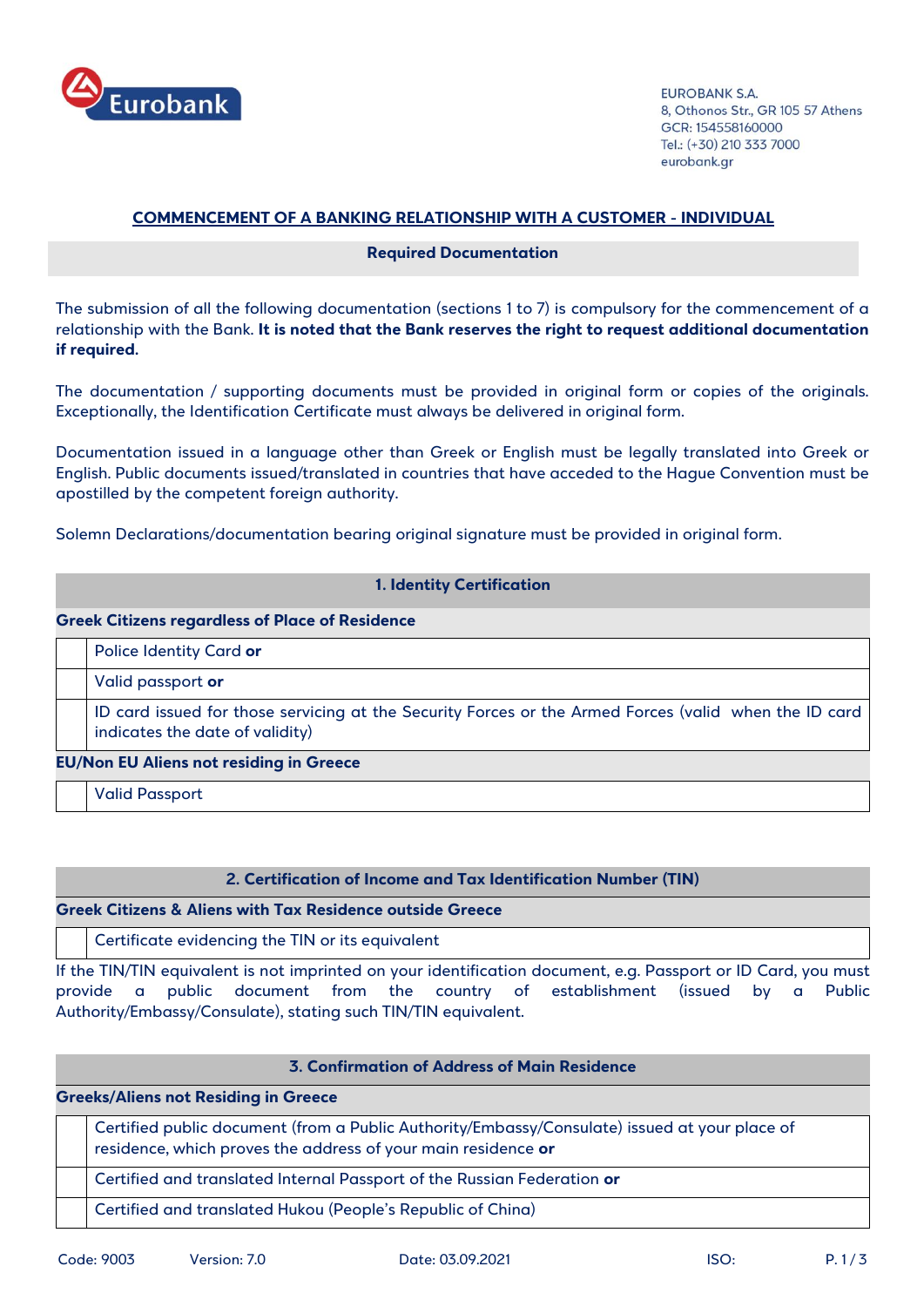## **4. Confirmation of Occupation/Current Professional Address and Business Phone Number**

# **Greek Citizens/Aliens not residing in Greece**

| Employer's certificate (for employees) or                                                                                                                               |
|-------------------------------------------------------------------------------------------------------------------------------------------------------------------------|
| Certificate issued by a social security entity evidencing your professional identity (Document must be<br>issued up to six months prior to its delivery to the Bank) or |
| Proof of pay slip bearing the company's seal (Document must be issued up to three months prior to its<br>delivery to the Bank) or                                       |
| Recent Certificate of Studies (for students) or                                                                                                                         |
| Public Document (by a Public Authority / Embassy / Consulate) from which your employment status<br>derives.*                                                            |

**\*** for Student/Pensioner/Unemployed/Housekeeping Categories

## **5. Confirmation of Contact Phone Number (Landline/Mobile)**

## **Greek Citizens/Aliens residing or not in Greece**

Certificate issued by a landline/mobile telephone company **or**

Recent Utility Bill issued by a landline/mobile telephone company

*In case of "hosting" or "cohabitation":*

Certificate or bill for the phone in the name of the owner and a Solemn Declaration made by you or other document proving your relationship with the owner of the phone

*In case of spouse/children, where the bill is issued in the name of one spouse/parent*

Certificate or bill for the phone issued in the name of spouse/parent and certificate proving the relationship (e.g. marriage certificate/civil union/joint tax declaration)

*In case of family contract, where the bill is issued in another name*

Certificate for the phone (e.g. recent family contract bill) and Solemn Declaration made by you for the phone number you own or certificate proving the relationship (e.g. marriage certificate/civil union/joint tax return)

*In case of pay-as-you-go phone contract, where no bill is issued*

Certificate for the phone (e.g. the pay-as-you-go phone contract) or a Solemn Declaration made by you.

# **6. Confirmation of Tax Residence**

**Greeks/Aliens residing/non residing in Greece**

Signed self-certification form for individuals (9284) **or**

Signed electronic form "Request for the Opening of a Client Relationship" or "Deposit Account Opening and Special Terms of Cooperation" or "Amendment of Customer's Information File" produced by the Bank's central computer system.

**If, apart from the Greek tax residence, you also have another tax residence:** 

Certificate evidencing the TIN or its equivalent